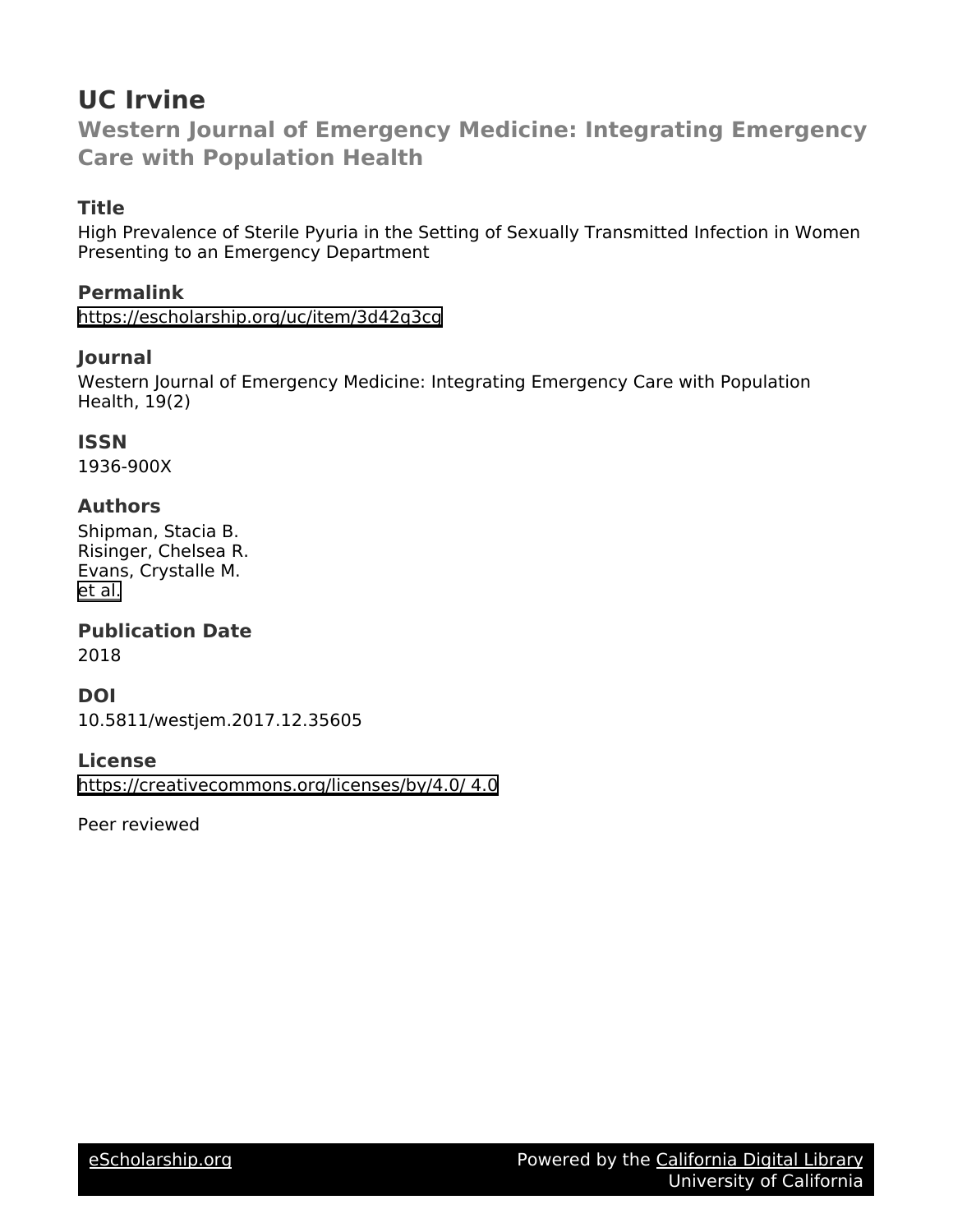# **High Prevalence of Sterile Pyuria in the Setting of Sexually Transmitted Infection in Women Presenting to an Emergency Department**

**Stacia B. Shipman, DO\* Chelsea R. Risinger, DO**† **Crystalle M. Evans, DO**‡ **Chelsey D. Gilbertson, DO, MBA\* David E. Hogan, DO, MPH\*** 

\*Integris Southwest Medical Center, Department of Emergency Medicine, Oklahoma City, Oklahoma Norman Regional Health System, Department of Emergency Medicine, Norman, † Oklahoma Chickasaw Nation Medical Center, Department of Emergency Medicine, Ada, Oklahoma ‡

*Section Editor:* Michael Abraham, MD

Submission history: Submitted July 6, 2017; Revision received October 31, 2017; Accepted December 10, 2017 Electronically published February 26, 2018 Full text available through open access at http://escholarship.org/uc/uciem\_westjem DOI: 10.5811/westjem.2017.12.35605

**Introduction:** The clinical presentations for sexually transmitted infections (STI) and urinary tract infections (UTI) often overlap, and symptoms of dysuria and urinary frequency/urgency occur with both STIs and UTIs. Abnormal urinalysis (UA) findings and pyuria are common in both UTIs and STIs, and confirmatory urine cultures are not available to emergency clinicians to aid in decision-making regarding prescribing antibiotics for UTIs. The objective of this study was to determine the frequency of sterile pyuria in women with confirmed STIs, as well as whether the absolute number of leukocytes on microscopy or nitrite on urine dipstick correlated with positive urine cultures in patients with confirmed STIs. We also sought to determine how many patients with STIs were inappropriately prescribed a UTI antibiotic.

**Methods:** We performed a retrospective chart review of patients aged 18-50 who had a urinalysis and pelvic examination in the emergency department (including cervical cultures), and tested positive for *Neisseria gonorrhoeae, Chlamydia trachomatis,* and/or *Trichomonas vaginalis.* Descriptive statistics were obtained for all variables, and associations between various findings were sought using the Fisher's exact test for categorical variables. We calculated comparison of proportions using the N-1 chi-squared analysis.

**Results:** A total of 1,052 female patients tested positive for *Neisseria gonorrhoeae, Chlamydia trachomatis,*  and/or *Trichomonas vaginalis* and were entered into the database. The prevalence of pyuria in all cases was 394/1,052, 37% (95% confidence interval [CI] [0.34-0.40]). Of the cases with pyuria, 293/394, 74% (95% CI [0.70-0.78]) had sterile pyuria with negative urine cultures. The prevalence of positive urine cultures in our study population was 101/1,052, 9.6% (95% CI [0.08-0.11]). Culture positive urines had a mean of 34 leukocytes per high-power field, and culture negative urines had a mean of 24 leukocytes per high-power field, with a difference of 10, (95% CI [3.46-16.15]), which was statistically significant (p=0.003). Only 123 cases tested positive for nitrite on the urinalysis dipstick; 50/123, 41% (95% CI [0.32-0.49]) had positive urine cultures, and 73/123, 59% (95% CI [0.51-0.68]) had negative urine cultures. Nitrite-positive urines were actually 18% more likely to be associated with negative urine cultures in the setting of positive STI cases, (95% CI [4.95-30.42], p=0.0048). Antibiotics were prescribed for 295 patients with suspected UTI. Of these, 195/295, 66% (95% CI [0.61-0.71]) had negative urine cultures, and 100/295, 34% (0.33, 95% CI [0.28-0.39]) had positive urine cultures. Chi-square analysis yielded a difference of these proportions of 32% (95% CI [23.92-39.62], p<0.0001).

**Conclusion:** This study demonstrated that in female patients with STIs who have pyuria, there is a high prevalence of sterile pyuria. Our results suggest that reliance on pyuria or positive nitrite for the decision to add antimicrobial therapy empirically for a presumed urinary tract infection in cases in which an STI is confirmed or highly suspected is likely to result in substantial over-treatment. [West J Emerg Med. 2018;19(2)282-286.]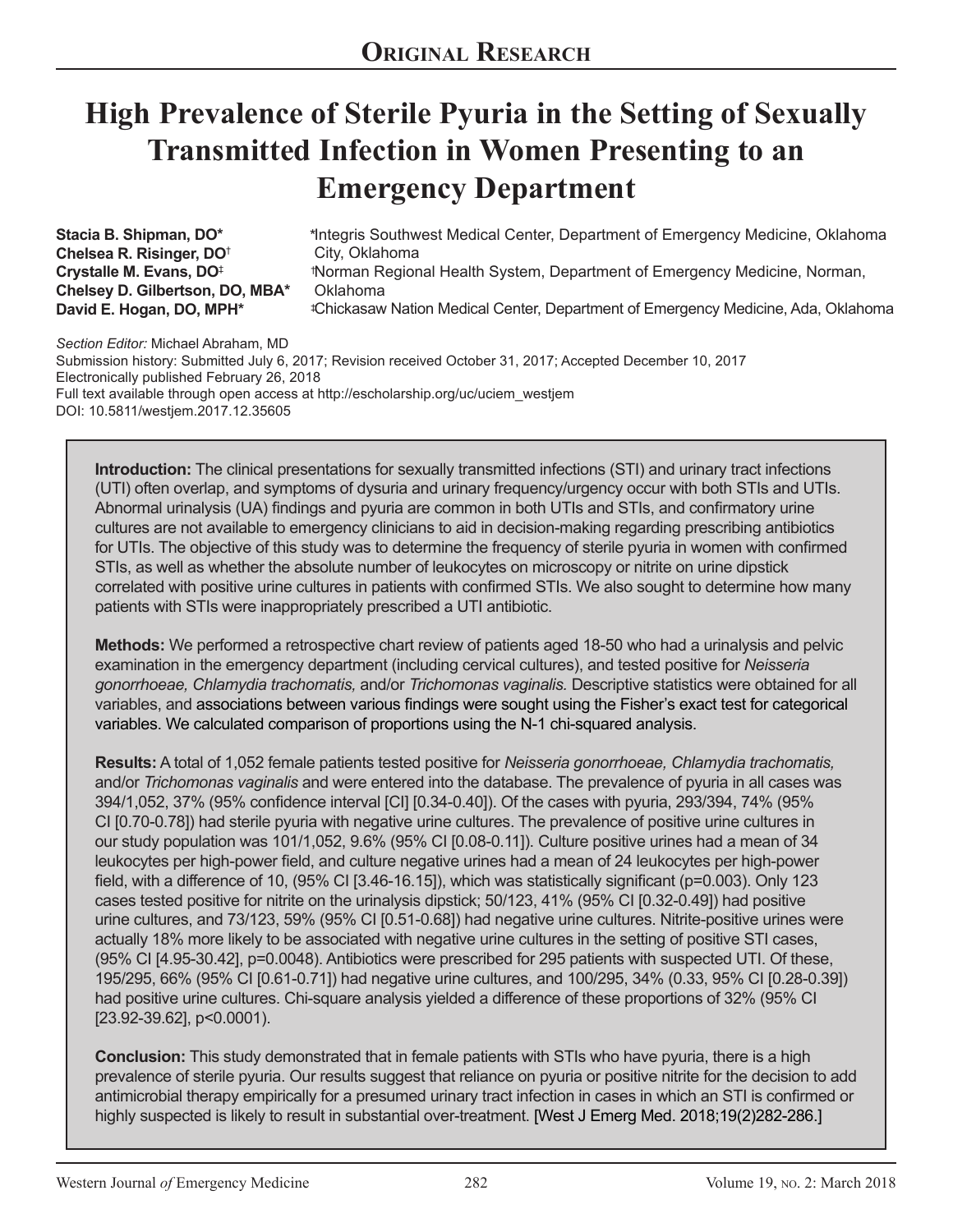## **INTRODUCTION**

Patients diagnosed with sexually transmitted infections (STI) are common in the emergency department (ED) setting. The Centers for Disease Control and Prevention (CDC) estimates that nearly 20 million new STIs occur annually.<sup>1</sup> Patients undergoing evaluation for potential STIs will often have had comprehensive evaluation that includes gonococcal and chlamydia testing, wet prep, urinalysis, and urine culture. The clinical presentations for STIs and urinary tract infections (UTIs) may overlap, and symptoms of dysuria and urinary frequency/ urgency occur with both STIs and UTIs.2,3,4 Abnormal urinalysis (UA) findings of leukocyte esterase and pyuria are common in both UTIs and STIs.3,5-9 STIs have been previously found to be associated with pyuria without bacteriuria.<sup>2,10-11</sup> Furthermore, high STI rates have been reported in women evaluated in an urban ED and diagnosed with UTI.<sup>12-14</sup>

Emergency physicians (EP) must make decisions as to whether to empirically treat for UTIs based on initial UA results alone because confirmatory urine culture results are not readily available for several days after the patient's ED visit. Findings of significant UA pyuria on these patients have the potential to lead EPs to treat the patient for a presumed "UTI" in patients who may actually have STIs and negative urine cultures.15,16 Additionally, nitrite-positive dipsticks have previously shown high specificity for UTIs,17-19 but this has not been studied specifically in STI-positive patients. Positive urine cultures have been defined by previous studies as growth of a bacterial pathogen >100,000 (10<sup>5</sup> ) colonies.6,10 Sterile pyuria is classified as the presence of more than 5-8 leukocytes per high-power field on microscopy, in the setting of negative urine cultures.4,20-21

Treating a patient with sterile pyuria for a UTI can have negative effects, including antibiotic resistance and unnecessary cost to the patient.<sup>7</sup> Antibiotic resistance and limited antibiotic selections are a worldwide public health concern. The patient taking an unnecessary antibiotic can have potential adverse effects, such as allergic reaction, anaphylaxis, or secondary, antibiotic-associated infection such as *C.difficile.*<sup>22</sup> Antibiotic stewardship has become a responsibility for healthcare institutions and antibiotic prescribers, and recently a new standard of Joint Commission Requirements.23,24 The CDC identified that 20-50% of all antibiotics prescribed in U.S. acute care hospitals are either unnecessary or inappropriate.<sup>23</sup> Not treating a UTI, on the other hand, can lead to pyelonephritis or even sepsis.25-27 This poses a dilemma for EPs trying to best treat these patients.

Previous studies in ED settings have demonstrated overdiagnosis of UTIs and under-diagnosis of STIs.3,13 However, prior studies have not specifically evaluated the incidence of sterile pyuria in patients with confirmed STIs. For EPs to provide their patients with optimal empiric antibiotic therapy, it can be helpful to identify whether patients with confirmed STIs commonly have associated culture-positive UTIs. The purpose of this study was to

#### *Population Health Research Capsule*

What do we already know about this issue? *The clinical presentations for sexually transmitted infections (STI) and urinary tract infections (UTI) in females often overlap. Physicians may be empirically treating patients for UTIs based upon their initial urinalysis results, even if a STI is confirmed or strongly suspected.* 

What was the research question? *What is the prevalence of sterile pyuria in women with confirmed STIs?*

What was the major finding of the study? *This study found an overall very low incidence of positive urine cultures in women with confirmed STIs, despite pyuria or positive nitrite on initial urinalysis.* 

How does this improve population health? *These findings have the potential to decrease unnecessary antibiotic prescriptions and overall improve antibiotic stewardship.*

determine the frequency of sterile pyuria in patients with confirmed STIs (*Neisseria gonorrhoeae, Chlamydia trachomatis, and Trichomonas vaginalis*) seen in a community hospital ED. In addition, we examined the urine cultures of STI-positive patients who were prescribed an antibiotic for presumed UTI, and determined how many of those patients actually required antibiotics for positive urine cultures.

We hypothesized that STI-confirmed patients who have pyuria on initial urinalysis would have a high prevalence of sterile pyuria, as the urinalysis results were likely contaminated. We also hypothesized that prescribing UTI antibiotics for patients with suspected STI is unnecessary, and that the majority of these patients will have negative urine cultures.

## **METHODS**

#### **Study Design**

We conducted a retrospective chart review of STI-positive, adult female patients who presented to the ED between January 2008 and December 2012. The chart abstractors were not blinded to the study hypothesis. The institution's central institutional review board approved the study and granted exemption from informed consent.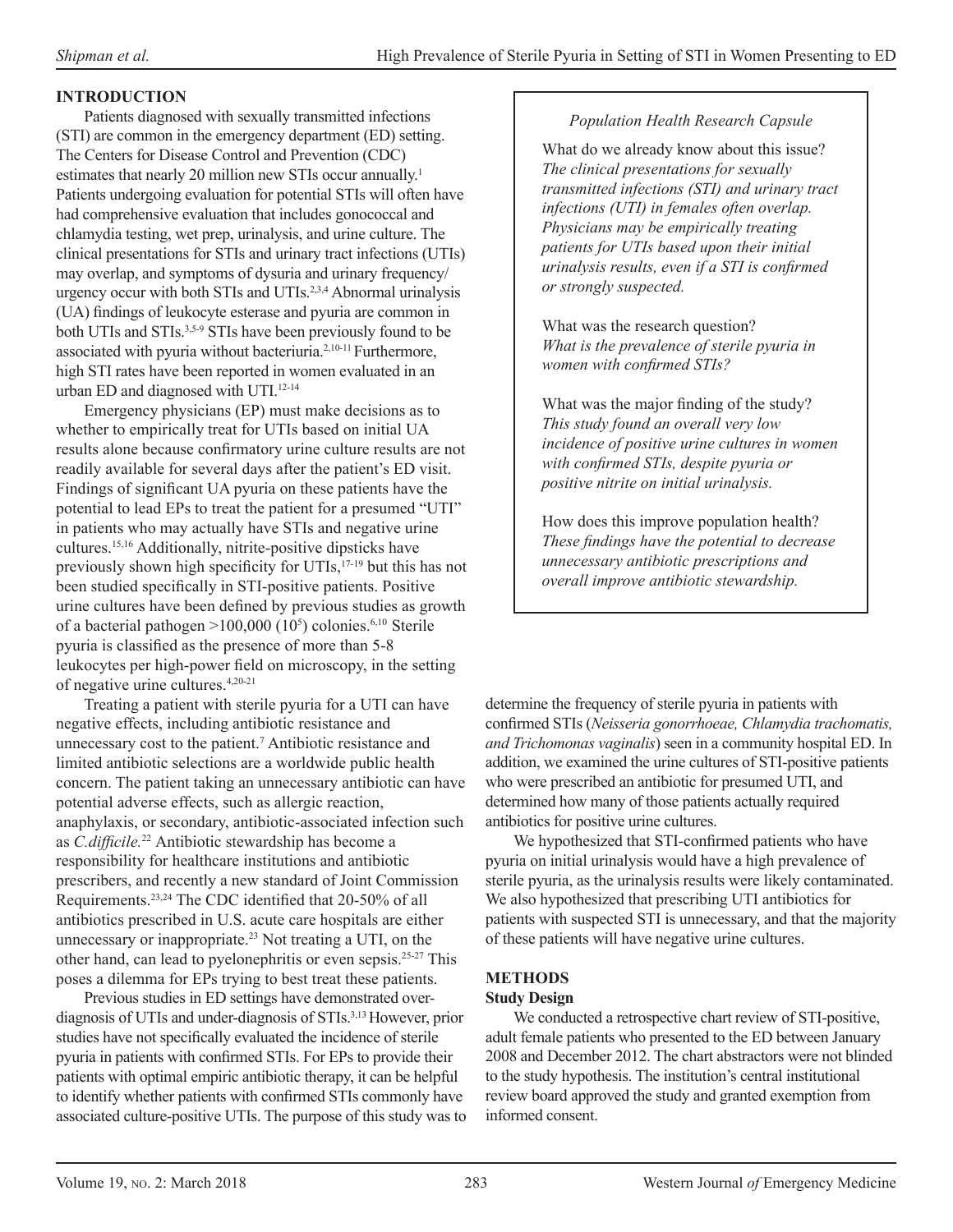#### **Study Setting and Population**

All charts reviewed were from the ED at an urban, community, teaching hospital with over 85,000 patient visits annually and an associated emergency medicine residency program.

#### **Study Protocol**

#### *Inclusion Criteria*

We included women in the retrospective chart review if they were age 18-50, had a urinalysis and pelvic examination in the ED (including cervical cultures), and tested positive for *Neisseria gonorrhoeae, Chlamydia trachomatis,* and/or *Trichomonas vaginalis.* Clinical judgment of the EP determined whether the patient had this initial work-up performed upon presentation.

#### *Data Collection*

All endocervical cultures were obtained for gonorrhea and chlamydia testing using polymerase chain reaction (PCR) nucleic acid amplification and nucleic acid hybridization with the COBAS AMPLI-COR Analyzer (Roche, Indianapolis, IN). Samples of vaginal secretions were obtained for wet-mount preparation for detection of *Trichomonas* using a light microscope in the laboratory. Urinalysis was performed with the Clinitek ATLAS automated urine chemistry analyzer (Bayer Healthcare, Tarrytown, NY). A lab technician automatically performed microscopy of a centrifuged urine specimen, as well as urine cultures, if a greater than trace amount of protein, blood, nitrite, or leukocyte esterase was present. Urine cultures were plated with a 0.001-ml loop on MacConkey agars.

#### *Definitions*

A positive urine culture was defined as growth of a known uropathogen  $\geq 10^5$  CFU/ml. Pyuria was defined as more than five leukocytes per high-power field in a centrifuged urine sample.

#### *Outcome Measures*

The primary outcome of the study was to determine the prevalence of sterile pyuria in patients with confirmed STIs. Secondary outcomes included the rate of positive urine cultures in women who tested nitrite positive in the study population. Additionally, we sought to determine the number of patients treated with antibiotics for suspected UTI who had negative urine cultures.

#### *Data Analysis*

We entered data without patient identifiers into a custom database constructed in Microsoft Excel (version 14.0.7140.5002. ©Microsoft Corp. 2010) and performed analysis with the statistical add-on package Analyze-it, version 2.26 Excel 12+. We sought associations between various findings using Fisher's exact test for categorical variables. Comparison of proportions was calculated using the N-1 chi-squared analysis. We set significance at p<0.05 throughout.

#### **RESULTS**

During the study period, we entered 1,052 cases into the database. All cases were female patients who tested positive for *Neisseria gonorrhoeae, Chlamydia trachomatis,* and/or *Trichomonas vaginalis.* The mean age was 22.9 years with a range of 14 to 51. The prevalence of each disease in the dataset were the following: gonorrhea 351/1,052, 33% (95% confidence interval [CI] [0.30-0.36]) chlamydia 853/1,052, 81% (95% CI [0.79-0.83]); trichomonas 176/1,052, 17% (95% CI [0.14-0.19]).

The prevalence of pyuria in all cases entered into the database was 394/1,052, 37% (95% CI [0.34-0.40]). Of the cases with pyuria, 293/394, 74% (95% CI [0.70-0.78]) had sterile pyuria with negative urine cultures. The prevalence of positive urine cultures in our total study population was 101/1,052, 9.6% (95% CI [0.08-0.11]) (Figure). Further review of the initial urine-microscopy results of STI-positive patients with pyuria showed that both culture-positive and culture-negative urines had a range of 6-100 leukocytes per high-power field. Culturepositive urines had a mean of 34 leukocytes per high-power field, and culture-negative urines had a mean of 24 leukocytes per high-power field, with a difference of 10, (95% CI [3.46-16.15]), which was statistically significant  $(p=0.003)$ .

We additionally reviewed the data to examine if nitrite in the urinalysis of these STI-positive cases correlated with positive culture results. Only 123 cases tested positive for nitrite on the urinalysis dipstick; 50/123, 41% (95% CI [0.32-0.49]) had positive urine cultures, and 73/123, 59% (95% CI [0.51- 0.68]) had negative urine cultures. Nitrite-positive urines were actually 18% more likely to be associated with negative urine





**Figure.** Prevalence of pyuria in female patients with documented sexually transmitted infections.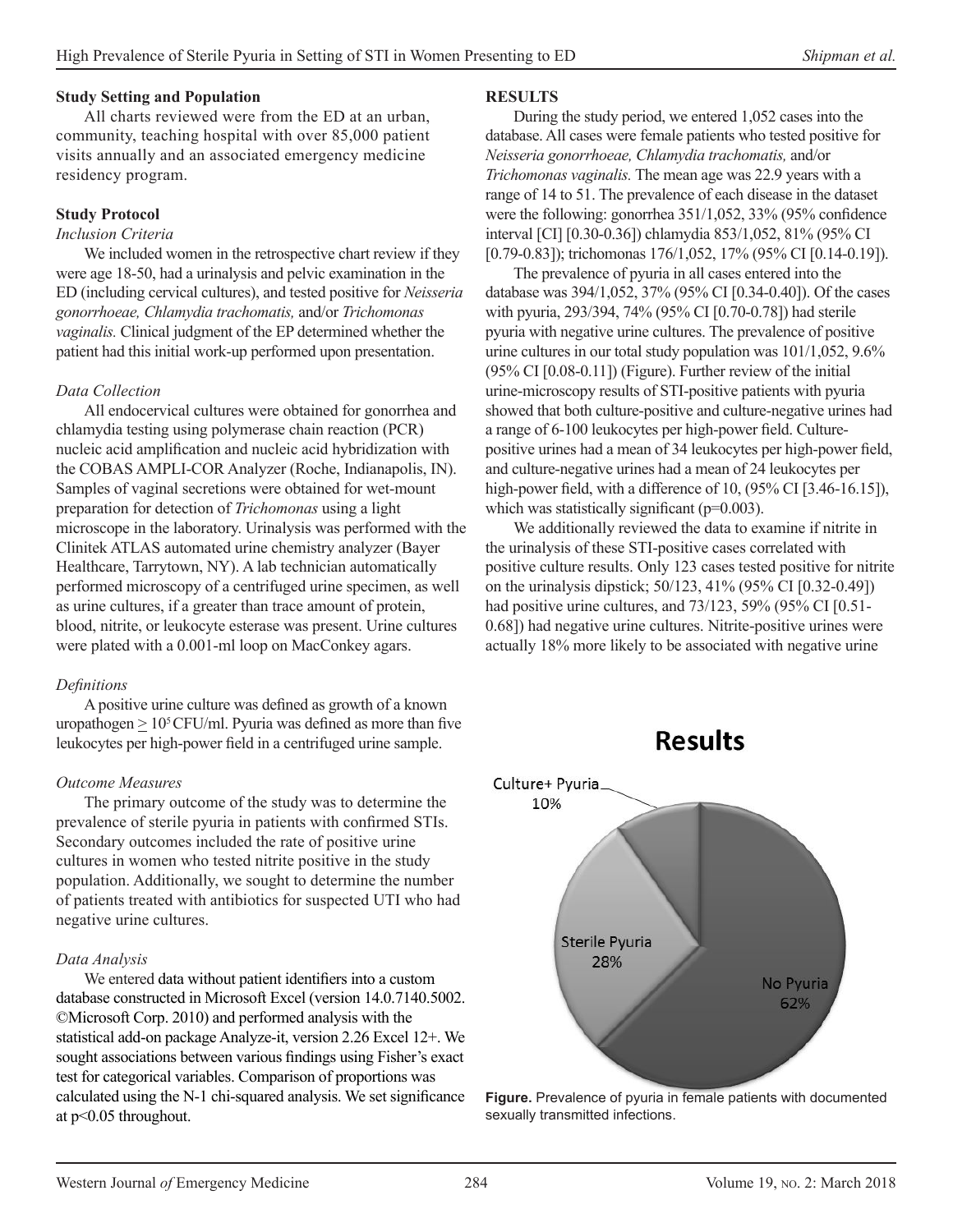cultures in the setting of positive STI cases (95% CI [4.95- 30.42], p=0.0048).

In our retrospective review of the 1,052 cases, 295 patients were prescribed antibiotics for suspected UTI. These antibiotics included cephalexin (206), ciprofloxacin (50), nitrofurantoin (36), sulfamethoxazole/trimethoprim (2), and amoxicillin (1). Of these, 195/295, 66% (95% CI [0.61-0.71]) had negative urine cultures, and 100/295, 34% (0.33, 95% CI [0.28-0.39]) had positive urine cultures. Chi-square analysis yielded a difference of these proportions of 32% (95% CI [23.92-39].62, p<0.0001). Of those 100 patients who had positive urine cultures, six grew a pathogen resistant to the antibiotic given for UTI.

#### **DISCUSSION**

Previous studies have found that women with urinary symptoms are over-diagnosed with UTI and under-diagnosed with STIs,<sup>3,13,28</sup> but no prior research has specifically analyzed urine results of known STI-positive patients. In this retrospective review of women testing positive for *Neisseria gonorrhoeae, Chlamydia trachomatis,* and/or *Trichomonas vaginalis* over a five-year period at a large metropolitan ED, we found that of the cases with pyuria, 74% of those were sterile pyuria. Our study found a very low overall incidence of positive urine cultures (9.6%) in the setting of women with positive STIs. Of the patients with pyuria, patients with culture-positive urines vs. culture-negative urines had identical ranges of urine leukocytes (6-100 leukocytes per high-power field), but the mean leukocytes were higher in the culture-positive group (33.842 versus 24.034 leukocytes per high-power field).

Prior literature indicates that in the general population the urine-dipstick, nitrite reaction has a low sensitivity but a very high specificity, making a positive result useful in confirming the diagnosis of UTI caused by organisms capable of converting nitrates to nitrite such as *Escherichia coli*. 15,17,21 However, the urine-dipstick test for nitrites has not been studied in STI-positive patients. We found that in the setting of positive STI cases, positive nitrite on the urine dipstick is not a good indication of UTI. Our results showed that in STIpositive cases, nitrite-positive urines were actually 18% more likely to be associated with negative urine cultures.

Current scientific literature emphasizes the need to reduce the use of inappropriate antimicrobials in all healthcare settings due primarily to antimicrobial resistance, but also because of the associated costs and potential adverse effects (including allergic reactions and development of secondary antibiotic-associated infections such as *C.difficile*).22-24, 29,30 Our study found that of the 295 patients with confirmed STIs who were also prescribed an antibiotic for a presumed UTI, 66% of those were unnecessary, as they had negative urine cultures.

#### **LIMITATIONS**

The primary limitations of this study were its retrospective in nature and that it was performed at a single center; however, we obtained sufficient numbers of cases with full datasets to keep the data quality robust. All of the cases in the study were also positive for an STI, as it was retrospective, and all of their culture results were confirmed. This limits the EP to generally apply the results to a specific population (i.e., women who present with dysuria or pelvic pain), as they may not know the patient has a STI at the time of the visit. Another limitation is that we defined a UTI using the previously defined "microbiologic definition" of >100,000 colonyforming units.6,10,31 Some other studies have defined a UTI with "low-count" colony criteria of  $10^2$ -10<sup>3</sup> CFU/mL;<sup>3,28</sup> had we used a lower threshold we might have calculated more "culture-positive" urines. Additionally, the chart abstractors were not blinded to the study hypothesis, which could have introduced potential bias.

#### **CONCLUSION**

This study demonstrates that in female patients with STIs who have pyuria, there is a high prevalence of sterile pyuria. Our results suggest that reliance on pyuria or positive nitrite for the decision to add antimicrobial therapy empirically for a presumed UTI in cases in which an STI is confirmed or highly suspected is likely to result in substantial over-treatment.

#### **ACKNOWLEDGEMENTS**

The authors would like to acknowledge the contributions of Dr. Jeffrey Golightly, Dr. Kelly Painter, and Dr. Theron Risinger.

*Address for Correspondence:* Stacia B. Shipman, DO, Integris Southwest Medical Center, 4200 S. Douglas, Suite 306, Oklahoma City, OK, 73109. Email: Stacia.Shipman@integrisok.com.

*Conflicts of Interest*: By the *West*JEM article submission agreement, all authors are required to disclose all affiliations, funding sources and financial or management relationships that could be perceived as potential sources of bias. No author has professional or financial relationships with any companies that are relevant to this study. There are no conflicts of interest or sources of funding to declare.

*Copyright*: © 2018 Shipman et al. This is an open access article distributed in accordance with the terms of the Creative Commons Attribution (CC BY 4.0) License. See: http://creativecommons.org/ licenses/by/4.0/

#### **REFERENCES**

1. Centers for Disease Control and Prevention. 2013. Sexually transmitted disease surveillance 2012. Centers for Disease Control and Prevention, Atlanta, GA. Available at: [http://www.cdc.gov/std/](http://www.cdc.gov/std/stats12/surv2012.pdf)